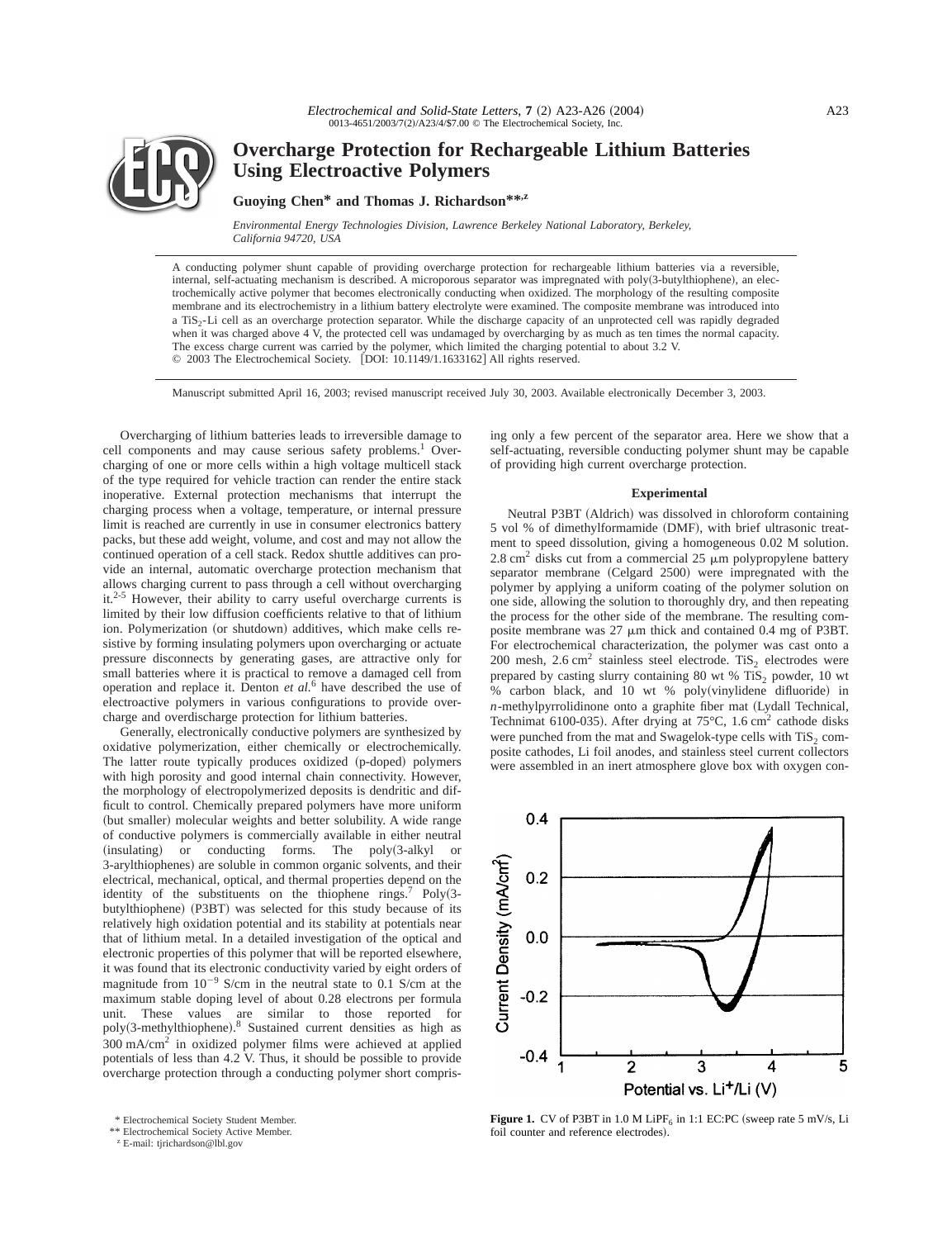

Figure 2. Scanning electron micrographs of separator (a) before and (b) after P3BT deposition.

tent <1 ppm and water <5 ppm. The electrolyte was 1.0 M LiPF<sub>6</sub> in a 1:1 mixture of propylene carbonate  $(PC)$  and ethylene carbonate (EC), (Ferro Corporation). Unprotected TiS<sub>2</sub>-Li cells used plain polypropylene separators, while the overcharge-protected cells had separators impregnated with P3BT as described above. In both cases, a slight axial pressure was applied to the cells by an internal, stainless steel spring. Cyclic voltammetry  $(CV)$  studies and constant current charge-discharge cycling experiments were carried out at room temperature inside the glove box, using an Arbin multichannel battery testing system.

## **Results and Discussion**

*Characterization of P3BT and composite separator membranes*.—Ten CV cycles for P3BT cast onto a mesh current collector are shown in Fig. 1. The polymer has a single redox couple $9$  between 1.5 and 4.0 V  $vs.$  Li<sup>+</sup>/Li, with the onset of oxidation occurring at about 3.25 V. The oxidation and reduction peaks are due to the intercalation and deintercalation of  $PF_6^-$  by the polymer. Because of the strong dependence of electronic conductivity on state of charge, a well-defined reduction peak is obtained only from a thin, porous polymer film. The reversible capacity is about 28 mAh/g of



**Figure 3.** Potential at different current densities across separator with and without P3BT.

polymer. The commercial polypropylene lithium battery separator membrane used here (Fig. 2a) has a nonuniform porosity of 55%. The polymer deposited from CHCl3 /DMF solution formed a uniform deposit, producing a composite membrane  $(Fig. 2b)$  containing 0.4 mg of P3BT with 47% porosity.

Figure 3 shows potential profiles at different current densities for cells containing untreated and P3BT-impregnated membranes sandwiched between stainless steel current collectors and Li foil electrodes. The P3BT cell was able to hold a constant potential by shorting through the conductive polymer for current densities up to  $0.2 \text{ mA/cm}^2$ . The relatively low maximum current density for this composite membrane compared with that measured in pure polymer films is attributed to the narrow current paths through the pores of the separator and/or an inhomogeneous distribution of the conducting polymer phase.

*Application of P3BT impregnated separator in TiS<sub>2</sub>-Li cells.*—  $TiS<sub>2</sub>$  was chosen as cathode material for its cycling stability below 3.5 V  $vs.$  Li<sup>+</sup>/Li and because it is rapidly degraded by overcharging. With an upper limit of  $3.5 V$  (Fig. 4), an unprotected cell cycled reversibly with a discharge capacity of 190 mAh/g. On charging at  $0.25$  mA/cm<sup>2</sup> (C/10) to a limit of 4.0 V (Fig. 5), the capacity of the cell decreased rapidly on each overcharge cycle, and the cell failed to accept charge after eight cycles. Figure 6 shows the cycling behavior of a  $TiS_2$ -Li cell in the presence of the P3BT composite separator. This cell held a constant potential of 3.10 V at  $0.06$  mA/cm<sup>2</sup> (C/8), and did not reach the voltage limit  $(4.0 \text{ V})$ within the time limit of 12 h. The discharge capacity of the protected cell was 150 mAh/g, somewhat lower than that of the unprotected cell. This may be due to self-discharge during the relaxation of the polymer to its insulating state, and also to the somewhat greater internal resistance of the less porous separator. Self-discharge during normal cell operation was insignificant. These phenomena and their implications for cell design will be discussed in a future publication. The capacity of the protected cell was stable despite repeated longterm overcharging, demonstrating efficient reversible internal shorting through the electroactive polymer. Increasing the charging rate to 0.25 mA/cm<sup>2</sup> (C/2) increased the holding potential to about 3.2 V.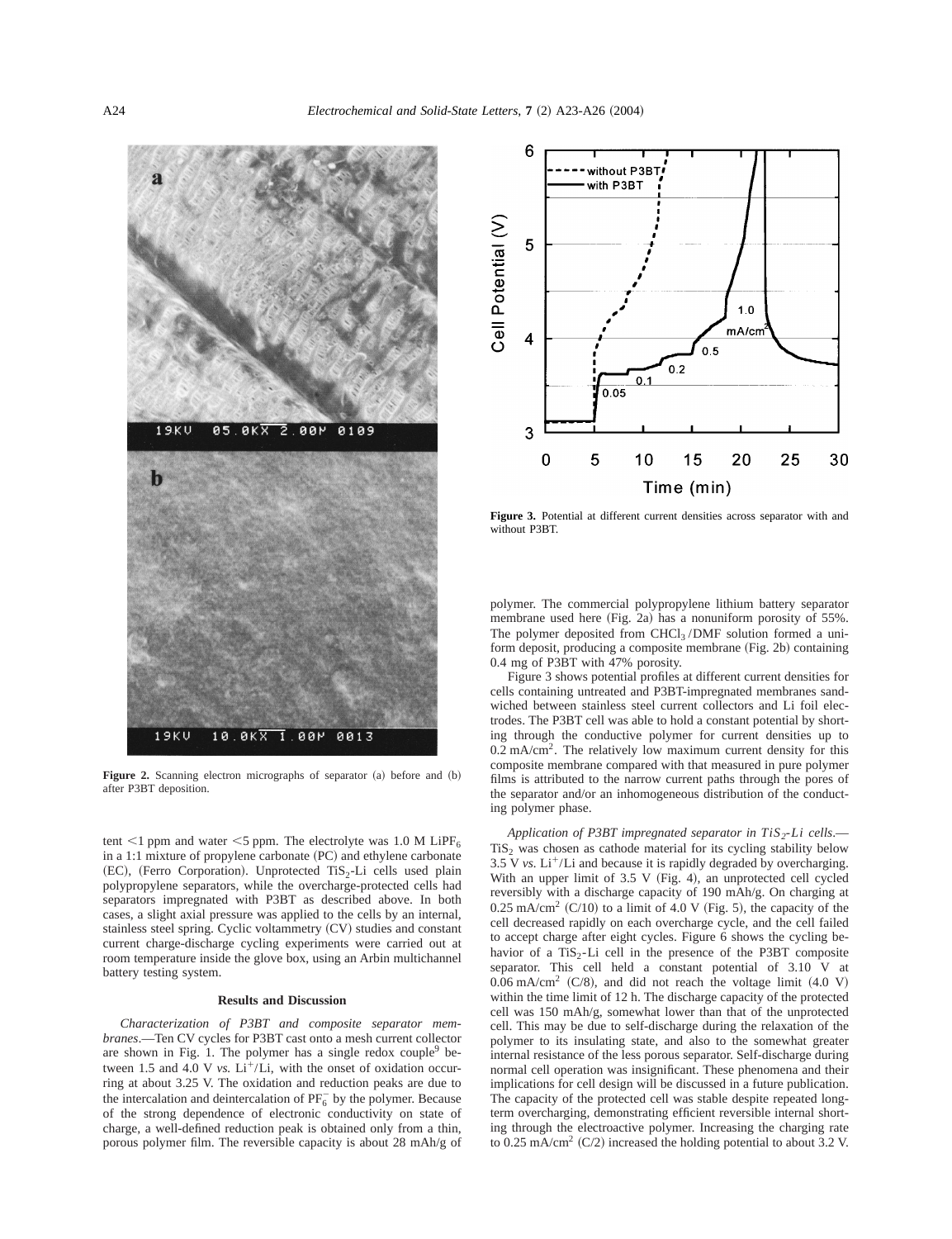

4 Cell Potential (V) 3  $\overline{2}$ 432. 1  $\mathbf 0$ 50 100 150 200 250 300 Capacity (mAh/g TiS<sub>2</sub>)

**Figure 4.** Charge-discharge cycling of  $T_iS_2$ -Li cell: upper voltage limit 3.5 V,  $0.25 \text{ mA/cm}^2$ .

Above 0.5 mA/cm2 overcharging, the cell potential increased rapidly, and overcharge protection could not be achieved through this composite membrane.

Because commercial cells require higher charging rates, the current carrying capability of the composite membranes must be improved. The current sustainable in a conductive polymer is strongly affected by the morphology of the polymer, which is in turn controlled by the details of sample preparation and processing as well as the nature of the substrate. For example, casting from different solvents clearly influences the performance of the polymer studied



**Figure 5.** Overcharge cycling of TiS<sub>2</sub>-Li cell: upper voltage limit 4.0 V, 0.25 mA/cm<sup>2</sup>.

**Figure 6.** Overcharge cycling of  $T_iS_2$ -Li cell with P3BT-impregnated separator: charged at  $0.06$  mA/cm<sup>2</sup> for 12 h, discharged at  $0.25$  mA/cm<sup>2</sup>; upper voltage limit: 4.0 V.

here. The effects of other design factors such as the electroactive polymer oxidation potential, volume fraction, and distribution in the cell are under investigation.

*Toward polymer shunt materials for 4 V cells*.—The onset potentials and conductivities of electroactive polymers depend upon the nature of the polymer backbone, the type and location of substituents, the nature of the counter anion (dopant), and the degree of doping. Guerrero *et al.*<sup>10</sup> found that the oxidation potentials of a series of poly(3-phenylthiophenes) substituted by electron-donating and withdrawing groups varied by as much as 1.6 V, reaching a value of about 4.5 V *vs.* Li<sup>+</sup>/Li for a -CF<sub>3</sub> substituted polymer. Therefore, it should be possible to find appropriate materials for protection of cells using  $LiCoO<sub>2</sub>$ ,  $LiNiO<sub>2</sub>$ , and  $LiMn<sub>2</sub>O<sub>4</sub>$  cathodes.

#### **Conclusion**

P3BT was impregnated into a microporous polypropylene separator though solution casting. The resulting composite membrane had a thin surface polymer layer, and the polymer filled about 10% of the membrane pores. On oxidation, the insulating membrane became electronically conducting. When incorporated in a  $TiS<sub>2</sub>-Li$ cell, membrane set an upper potential limit during overcharging, thereby protecting the cell from damage and preserving its discharge capacity. Future work will focus on polymers with higher oxidation onset potentials suitable for overcharge protection in 4 V lithium ion batteries.

#### **Acknowledgments**

The authors thank Dr. Eduardo Saiz of LBNL for assistance in SEM imaging. This work was supported by the Assistant Secretary for Energy Efficiency and Renewable Energy, Office of Freedom-CAR and Vehicle Technologies of the U.S. Department of Energy under contract no. DE-AC03-76SF00098.

*Lawrence Berkeley National Laboratory assisted in meeting the publication costs of this articles.*